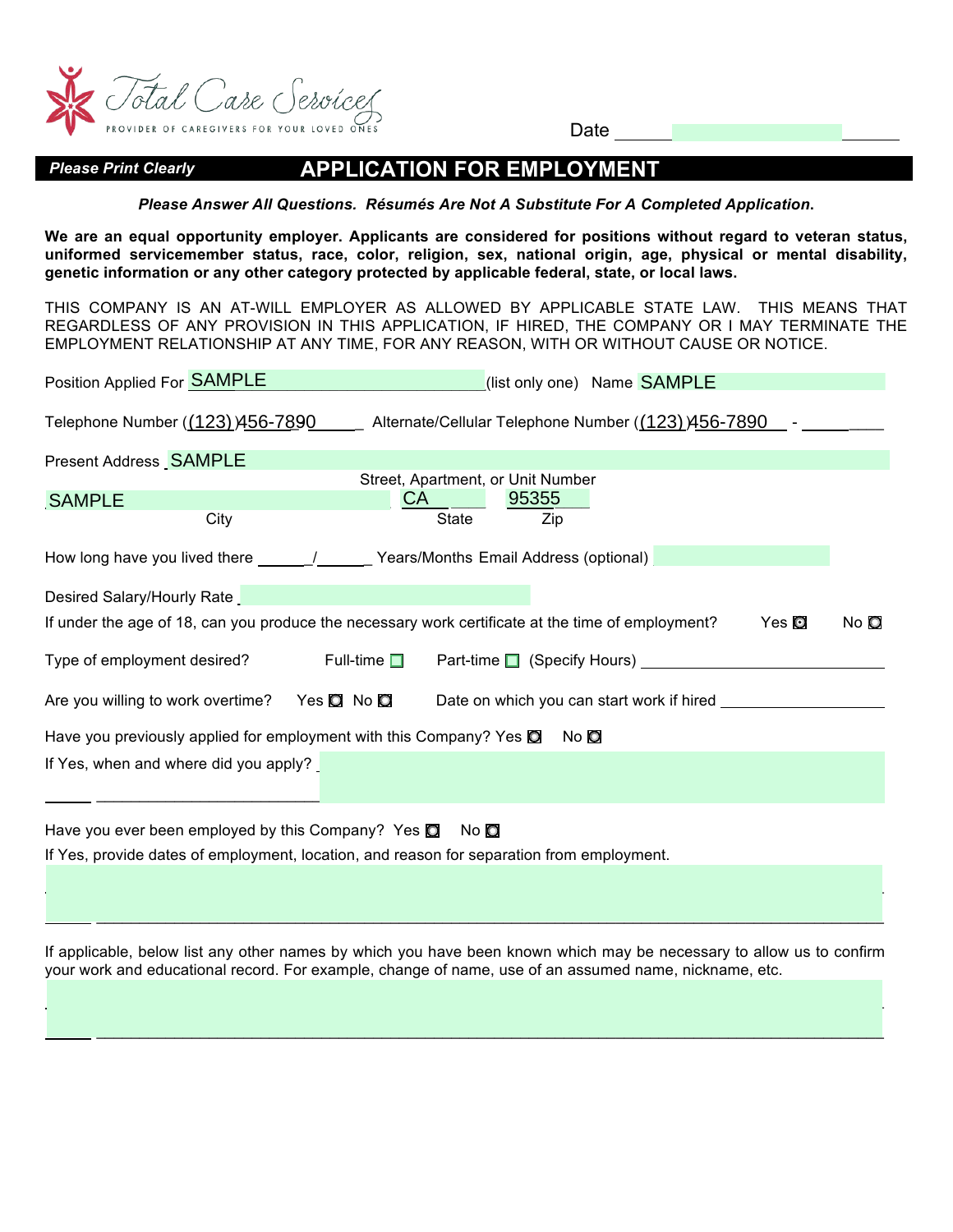| <b>Education</b>                    | <b>School Name and Location</b><br>(Address, City, State) | <b>Course of</b><br><b>Study</b> | Graduate?<br>Y or N | # of Years<br><b>Completed</b> | Degree/Major |
|-------------------------------------|-----------------------------------------------------------|----------------------------------|---------------------|--------------------------------|--------------|
| <b>High School</b>                  |                                                           |                                  |                     |                                |              |
| College                             |                                                           |                                  |                     |                                |              |
| Bus./Tech./Trade<br>or Post College |                                                           |                                  |                     |                                |              |
| Honors Received                     |                                                           |                                  |                     |                                |              |

\_\_\_\_\_\_\_\_\_\_\_\_\_\_\_\_\_\_\_\_\_\_\_\_\_\_\_\_\_\_\_\_\_\_\_\_\_\_\_\_\_\_\_\_\_\_\_\_\_\_\_\_\_\_\_\_\_\_\_\_\_\_\_\_\_\_\_\_\_\_\_\_\_\_\_\_\_\_\_\_\_\_\_\_\_\_\_\_\_\_\_\_

#### **WORK EXPERIENCE**

Please list the names of your present and/or previous employers in chronological order with present or most recent employer listed first. Provide information for at least the most recent ten (10) year period. Attach additional sheets if needed. If self-employed, supply firm name and business references. You may include any verifiable work performed on a volunteer basis, internships, or military service. Your failure to completely respond to each inquiry may disqualify you for consideration from employment. Do not answer "see r*ésumé*."

| Employer                                                                                                                                                                                                                                                                                                                                                                                                                                                    |                                                      |                                                                                                                                                                                                                                |  |  |  |  |
|-------------------------------------------------------------------------------------------------------------------------------------------------------------------------------------------------------------------------------------------------------------------------------------------------------------------------------------------------------------------------------------------------------------------------------------------------------------|------------------------------------------------------|--------------------------------------------------------------------------------------------------------------------------------------------------------------------------------------------------------------------------------|--|--|--|--|
| <b>Name</b>                                                                                                                                                                                                                                                                                                                                                                                                                                                 | <b>Address</b>                                       | <b>Type of Business</b>                                                                                                                                                                                                        |  |  |  |  |
| Telephone (Company of the Company of the Company of the Company of the Company of the Company of the Company of the Company of the Company of the Company of the Company of the Company of the Company of the Company of the C                                                                                                                                                                                                                              | Dates Employed<br>$From  \fbox{197}$                 | To the contract of the contract of the contract of the contract of the contract of the contract of the contract of the contract of the contract of the contract of the contract of the contract of the contract of the contrac |  |  |  |  |
| Job Title <u>Design and the series of the series of the series of the series of the series of the series of the series of the series of the series of the series of the series of the series of the series of the series of the </u>                                                                                                                                                                                                                        | Duties <u>New York Barner</u>                        |                                                                                                                                                                                                                                |  |  |  |  |
| Supervisor's Name <b>Supervisor's Name</b>                                                                                                                                                                                                                                                                                                                                                                                                                  | May we contact? $\Box$ Yes $\Box$ No If No, why not? |                                                                                                                                                                                                                                |  |  |  |  |
| Mages Start <b>No. 2018</b> Final <b>Contract Contract Contract Contract Contract Contract Contract Contract Contract Contract Contract Contract Contract Contract Contract Contract Contract Contract Contract Contract Contract Con</b>                                                                                                                                                                                                                   |                                                      |                                                                                                                                                                                                                                |  |  |  |  |
| What will this employer say was the reason your employment terminated? [162] [162] [162] [162] [162] [162] [162] [162] [162] [162] [162] [162] [162] [162] [162] [162] [162] [162] [162] [162] [162] [162] [162] [162] [162] [                                                                                                                                                                                                                              |                                                      |                                                                                                                                                                                                                                |  |  |  |  |
| How much notice did you give when resigning? If none, explain. <u>New your community and the second</u>                                                                                                                                                                                                                                                                                                                                                     |                                                      |                                                                                                                                                                                                                                |  |  |  |  |
| Employer                                                                                                                                                                                                                                                                                                                                                                                                                                                    |                                                      |                                                                                                                                                                                                                                |  |  |  |  |
| <b>Name</b>                                                                                                                                                                                                                                                                                                                                                                                                                                                 | <b>Address</b>                                       | <b>Type of Business</b>                                                                                                                                                                                                        |  |  |  |  |
| Telephone ( ) and -                                                                                                                                                                                                                                                                                                                                                                                                                                         |                                                      |                                                                                                                                                                                                                                |  |  |  |  |
| <b>Job Title And American Street Advisory Property</b>                                                                                                                                                                                                                                                                                                                                                                                                      | Duties <b>Duties</b>                                 |                                                                                                                                                                                                                                |  |  |  |  |
| Supervisor's Name <b>Contract Contract of Contract Contract Contract Contract Contract Contract Contract Contract Contract Contract Contract Contract Contract Contract Contract Contract Contract Contract Contract Contract Co</b>                                                                                                                                                                                                                        | May we contact? $\Box$ Yes $\Box$ No If No, why not? |                                                                                                                                                                                                                                |  |  |  |  |
| Wages Start <u>New York: New York: New York: New York: New York: New York: New York: New York: New York: New York: New York: New York: New York: New York: New York: New York: New York: New York: New York: New York: New York:</u>                                                                                                                                                                                                                        |                                                      |                                                                                                                                                                                                                                |  |  |  |  |
| What will this employer say was the reason your employment terminated?                                                                                                                                                                                                                                                                                                                                                                                      |                                                      |                                                                                                                                                                                                                                |  |  |  |  |
| How much notice did you give when resigning? If none, explain.                                                                                                                                                                                                                                                                                                                                                                                              |                                                      |                                                                                                                                                                                                                                |  |  |  |  |
| Have you ever been terminated or asked to resign from any job?<br>Q Yes Q No. If Yes, how many times?<br>Has your employment ever been terminated by mutual agreement? $\Box$ Yes $\Box$ No If Yes, how many times?<br>Have you ever been given the choice to resign rather than be terminated? $\Box$ Yes $\Box$ No If Yes, how many times?<br>If you answered Yes to any of the above three questions, please explain the circumstances of each occasion. |                                                      |                                                                                                                                                                                                                                |  |  |  |  |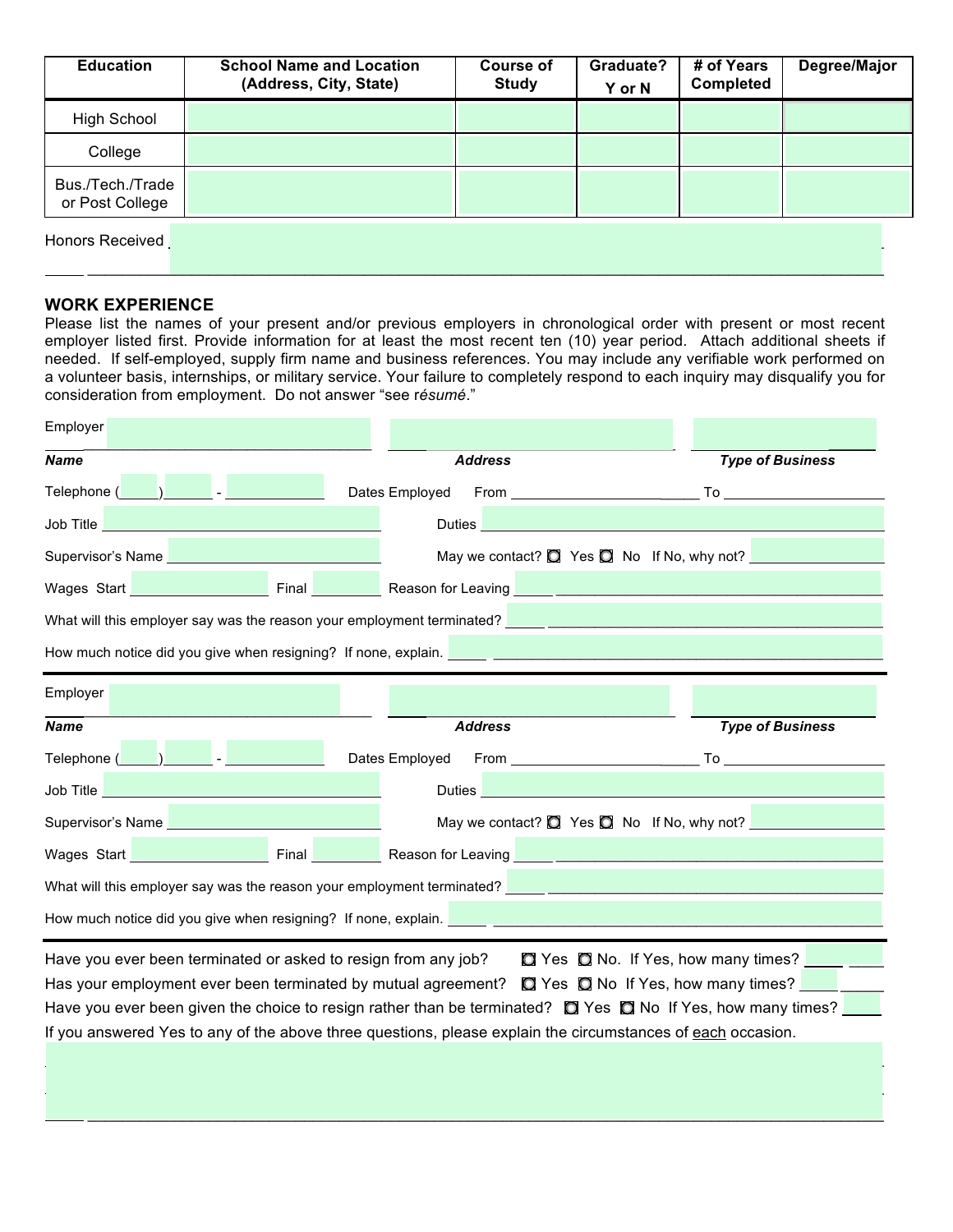### **REFERENCES**

Please list the names of additional work-related references we may contact. Individuals with no prior work experience may list school or volunteer-related references.

| <b>NAME</b> | <b>POSITION</b><br><b>COMPANY</b> |  | <b>WORK RELATIONSHIP</b><br>(i.e., supervisor, co-<br>worker) | <b>TELEPHONE</b> |
|-------------|-----------------------------------|--|---------------------------------------------------------------|------------------|
|             |                                   |  |                                                               |                  |
|             |                                   |  |                                                               |                  |

Please list the names of personal references (not previous employers or relatives) who know you well that we may contact.

| <b>NAME</b> | <b>OCCUPATION</b> | <b>ADDRESS</b> | <b>TELEPHONE</b> | <b>NUMBER OF</b><br><b>YEARS KNOWN</b> |
|-------------|-------------------|----------------|------------------|----------------------------------------|
|             |                   |                |                  |                                        |
|             |                   |                |                  |                                        |

# **APPLICANT CERTIFICATION**

I understand and agree that if driving is a requirement of the job for which I am applying, my employment and/or continued employment is contingent on possessing a valid driver's license for the state in which I reside and automobile liability insurance in an amount equal to the minimum required by the state where I reside.

I understand that the Company may now have, or may establish, a drug-free workplace or drug and/or alcohol testing program consistent with applicable federal, state, and local law. If the Company has such a program and I am offered a conditional offer of employment, I understand that if a pre-employment (post-offer) drug and/or alcohol test is positive, the employment offer may be withdrawn. I agree to work under the conditions requiring a drug-free workplace, consistent with applicable federal, state, and local law. I also understand that all employees of the location, pursuant to the Company's policy and federal, state, and local law, may be subject to urinalysis and/or blood screening or other medically recognized tests designed to detect the presence of alcohol or illegal or controlled drugs. If employed, I understand that the taking of alcohol and/or drug tests is a condition of continual employment and I agree to undergo alcohol and drug testing consistent with the Company's policies and applicable federal, state, and local law.

If employed by the Company, I understand and agree that the Company, to the extent permitted by federal, state, and local law, may exercise its right, without prior warning or notice, to conduct investigations of property (including, but not limited to, files, lockers, desks, vehicles, and computers) and, in certain circumstances, my personal property.

I understand and agree that as a condition of employment and to the extent permitted by federal, state, and local law, I may be required to sign a confidentiality, restrictive covenant, and/or conflict of interest statement.

I certify that all the information on this application, my résumé, or any supporting documents I may present during any interview is and will be complete and accurate to the best of my knowledge. I understand that any falsification, misrepresentation, or omission of any information may result in disqualification from consideration for employment or, if employed, disciplinary action, up to and including immediate dismissal.

**THIS COMPANY IS AN AT-WILL EMPLOYER AS ALLOWED BY APPLICABLE STATE LAW. THIS MEANS THAT REGARDLESS OF ANY PROVISION IN THIS APPLICATION, IF HIRED, THE COMPANY OR I MAY TERMINATE THE EMPLOYMENT RELATIONSHIP AT ANY TIME, FOR ANY REASON, WITH OR WITHOUT CAUSE OR NOTICE. NOTHING IN THIS APPLICATION OR IN ANY DOCUMENT OR STATEMENT, WRITTEN OR ORAL, SHALL LIMIT THE RIGHT TO OFFICER, EMPLOYEE OR REPRESENTATIVE OF THE COMPANY IS AUTHORIZED TO ENTER INTO AN AGREEMENT—EXPRESS OR IMPLIED—WITH ME OR ANY APPLICANT FOR EMPLOYMENT FOR A SPECIFIED PERIOD OF TIME UNLESS SUCH AN AGREEMENT IS IN A WRITTEN CONTRACT SIGNED BY THE PRESIDENT OF THE COMPANY.**